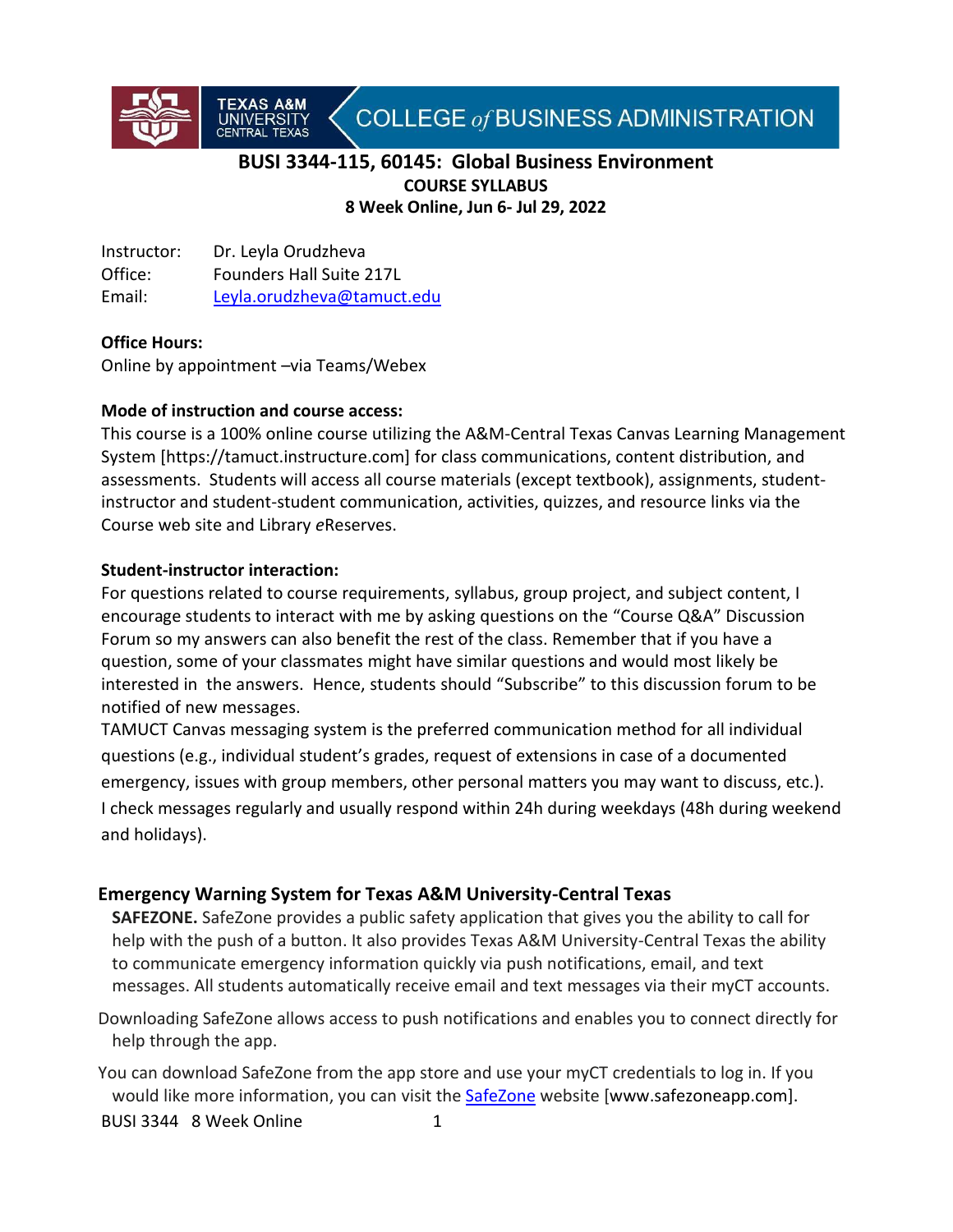To register SafeZone on your phone, please follow these 3 easy steps*:*

- 1. Download the SafeZone App from your phone store using the link below:
	- o [iPhone/iPad:](https://apps.apple.com/app/safezone/id533054756) [https://apps.apple.com/app/safezone/id533054756] o [Android Phone / Tablet](https://play.google.com/store/apps/details?id=com.criticalarc.safezoneapp)

[https://play.google.com/store/apps/details?id=com.criticalarc.safezoneapp]

- 2. Launch the app and enter your myCT email address (e.g. {name}@tamuct.edu)
- 3. Complete your profile and accept the terms of service

# **COURSE INFORMATION**

**Course overview and objectives:** This course covers key concepts and issues in the current global business environment. Political, financial, cultural, and regulatory effects on firm-level operations will be emphasized.

This course is designed to increase the student's understanding of the complexity and the continuously evolving nature of global business. The course will introduce issues, such as the role of trade, investment liberalization, economic integration, and the multinational enterprise. We will examine the influence of cultural, social, religious, economic, political, geographic, philosophical, and environmental forces on competitiveness of an international business. This course also facilitates (cross-cultural) collaboration within a diverse project team.

# **Student Learning Outcomes:**

a) Develop cross-cultural sensitivity to interact with individuals from different business cultures.

b) Analyze the cultural, legal, political, and economic forces of international business environment.

c) Understand specific trade and investment theories.

d) Understand the impact of government intervention and trade agreements on global business decisions.

e) Explain the reasons and methods of entering international business through foreign markets and through domestic import/export markets.

f) Select appropriate entry modes and business organization models to match strategic international business marketing and/or production objectives.

g) Apply basic marketing, management, and human resource principles to doing business in various countries.

h) Collaborate professionally and effectively use project management skills in a diverse work group.

# **Required Textbook and Readings:**

Morris, S., & Oldroyd, J. (2020). *International business*. (2nd Ed.) John Wiley & Sons. ISBN 13: 9781119693246

### **COURSE REQUIREMENTS**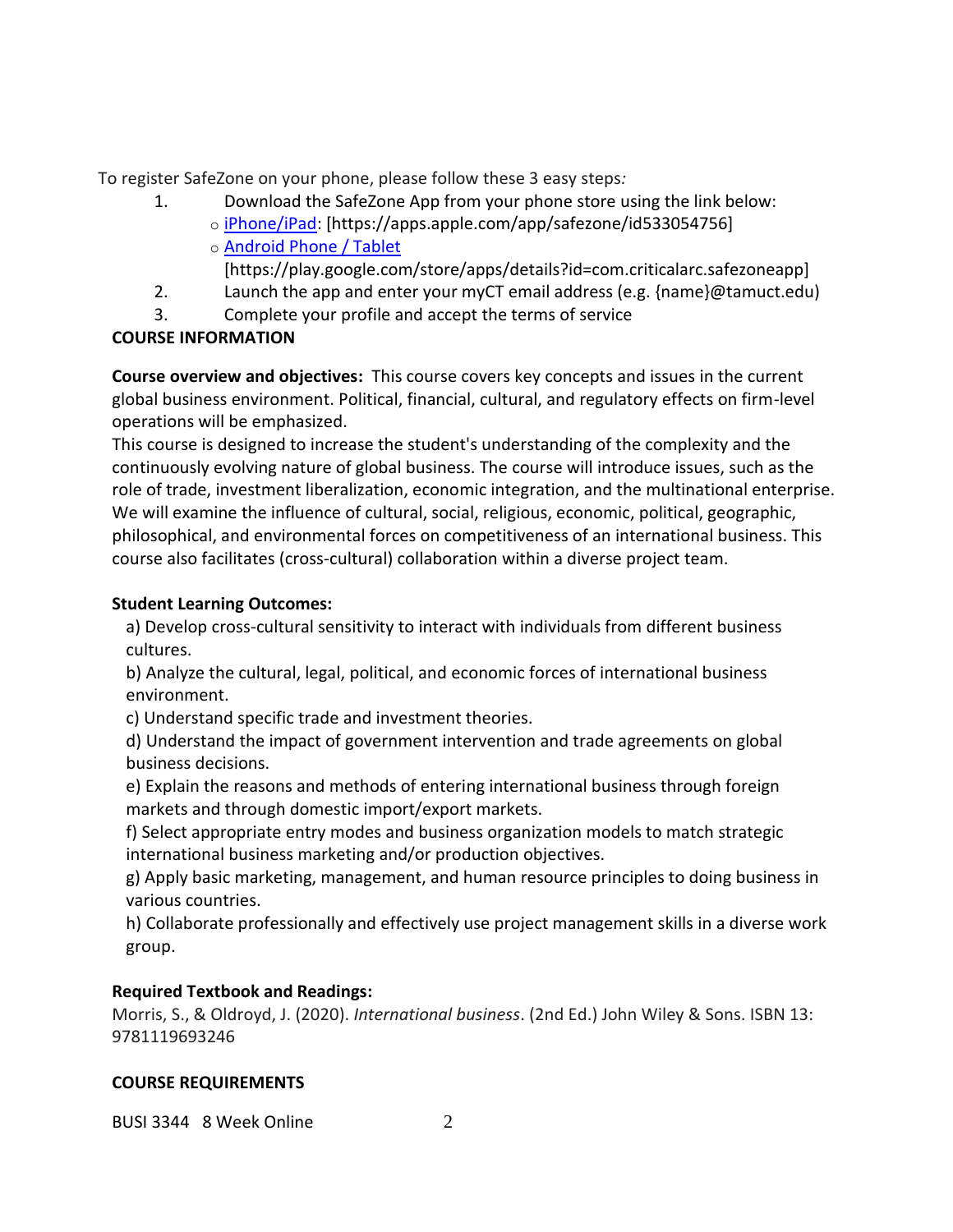#### **Individual Assignments**

- **1. Syllabus Quiz**
- **2. Students Introduction Discussion #1**

# **3. Module Forum Discussions #2-4:**

Module forum discussions are designed to engage online conversations amongst students about module topics. This is an essential component of this course, as students typically share knowledge derived from their specific perspectives, ideas, and experiences. Forum discussions rely on the principles of learner-learner interaction to deepen your understanding of the material. Instructors rarely intervene in discussions, but every post is read and graded according to their appropriateness for that subject, degree of accuracy, and the extent to which a post/response furthers the conversation.

To receive a maximum grade for each forum discussion, students must post their Initial response & Respond to a classmate(s), draw upon relevant course and external resources to support their statements, and cite them appropriately:

Additional details along with Grading Rubrics will be provided in Canvas.

### **4. Cultural Interview Report**

The cultural interview must be conducted with a person who has a different nationality than yours, or with a person who originates from a different nation. Assignment guidelines will be provided in Canvas.

# **5. Exams (2 @ 150 points each)**

Two examinations are required for your final grade. Students must complete at least two exams which cover textbook material, all supplemental resources provided in the module folders (e.g. audio/videos, lectures, readings, case studies, discussions, etc.). The exams ensure that you have read, listened to, and understood the materials provided, as this substitutes for an in-class lecture. Three exams will be available:

- **1. Exam 1** covers the first half of the course.
- **2. Exam 2** covers the second half of the course.
- **3.** The **Final comprehensive exam** covers the entire semester.

*Note: Students are welcome to take all three exams, in which case the lowest grade will be dropped. If a student is satisfied with her/his first two exam grades, s/he can skip the final exam. In all cases, the lowest of the three exam grades will be dropped. Exams will be accessible on CANVAS and contain multiple-choice and true/false questions.*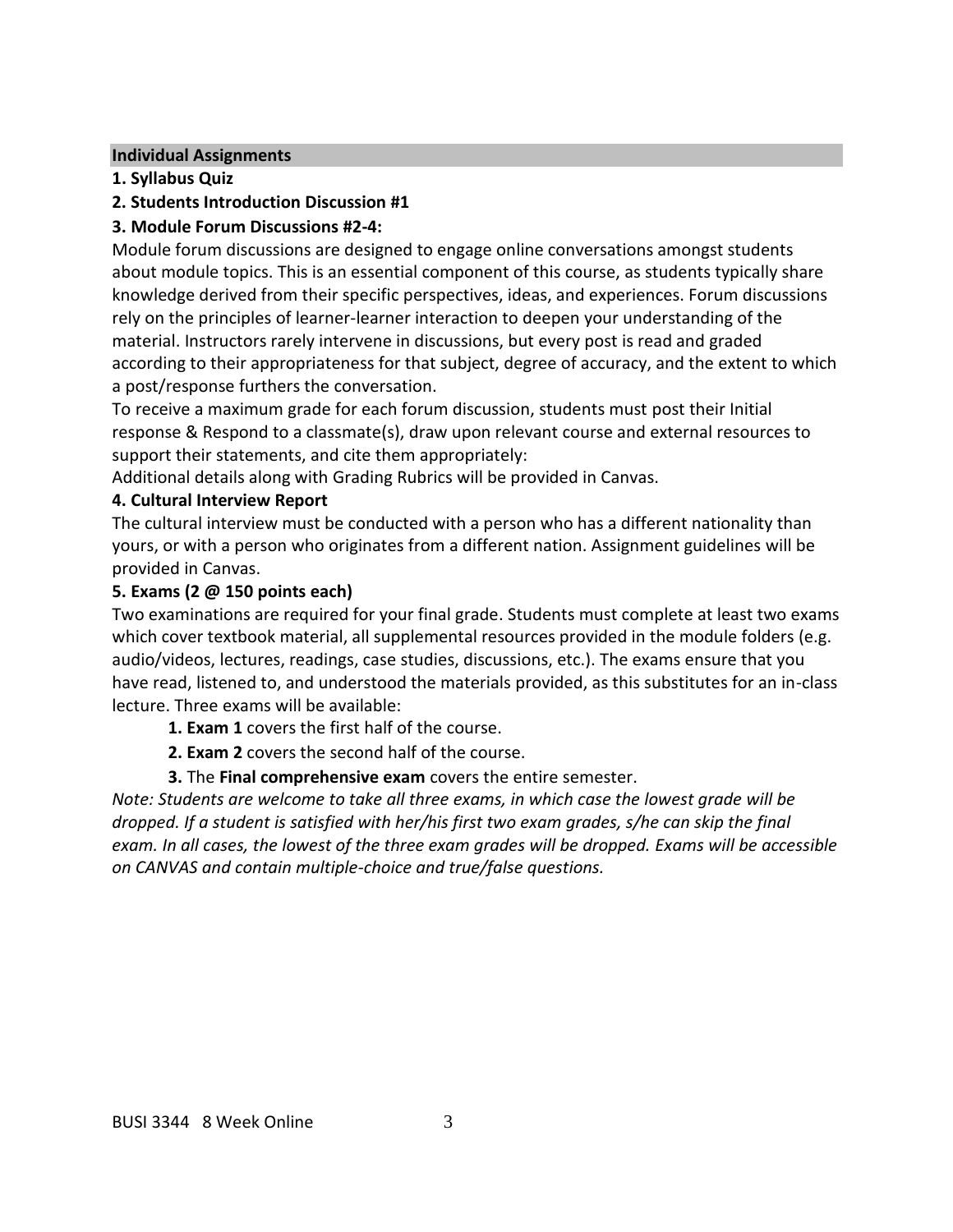#### **Group assessment**

Students are assigned to groups at the end of the 1st week. Your group will produce three interconnected international business assignments: each building on the previous assignment (details found in the guidelines).

Group assignments create opportunities to collaborate with your peers and develop your professional, analytical, operational, and project management skills. Working with colleagues who have diverse work experiences, cultural backgrounds, areas of expertise, and educational credentials offer opportunities to fine tune your communication skills and negotiation competences. Indeed, project deadlines for online (international) collaboration simulates modern work conditions that you will likely face in your career. When you successfully navigate this set of projects, you should know more about the global business environment, how to plan an international entry strategy, and how to more efficiently lead yourself and others in your team.

The three group assignments in this course reinforce skills relevant both to group and to individual work. These skills include the ability to break complex tasks into parts and steps, how plan and manage time, how refine understanding through plenary discussion and explanation, how to give and receive feedback on performance, how challenge assumptions, and how develop stronger communication skills. Ultimately, class assignments facilitate development of critical group project skills which are in high demand on the job market. For example, group projects help students develop skills specific to collaborative efforts relevant to global business settings.

#### **Initial Country Research Report**

The initial country research report forms the foundation for the final country report. There will be two broad topics to be researched related to trade and monetary environment, and to international opportunity and market entry into a foreign country. This is the first part of your three-part assignment. Detailed instructions will be provided in Canvas.

Students will be given an opportunity to peer review an Initial report done by other groups to learn from their peers & to earn extra credit.

#### **Final Country Group Presentation**

Each group will present their country group report online in one consolidated video file. Groups are expected to make a professional presentation highlighting significant findings from the final country report. Each group member is expected to present a part of the project. More detailed instructions will be published in CANVAS.

#### **Final Country Group Report**

The final country group report builds on the initial country report. By the end of the semester, your group will provide a full business report regarding the entry of a new product in your selected country. This report includes two major components: a country analysis (including an analysis of political, legal, economic, monetary, trade, and cultural environments) and a proposed plan for new product entry (including an analysis highlighting the challenges and opportunities of doing business in your chosen country, a description of your product, a competitor analysis, and an entry strategy). More detailed instructions will be published in CANVAS.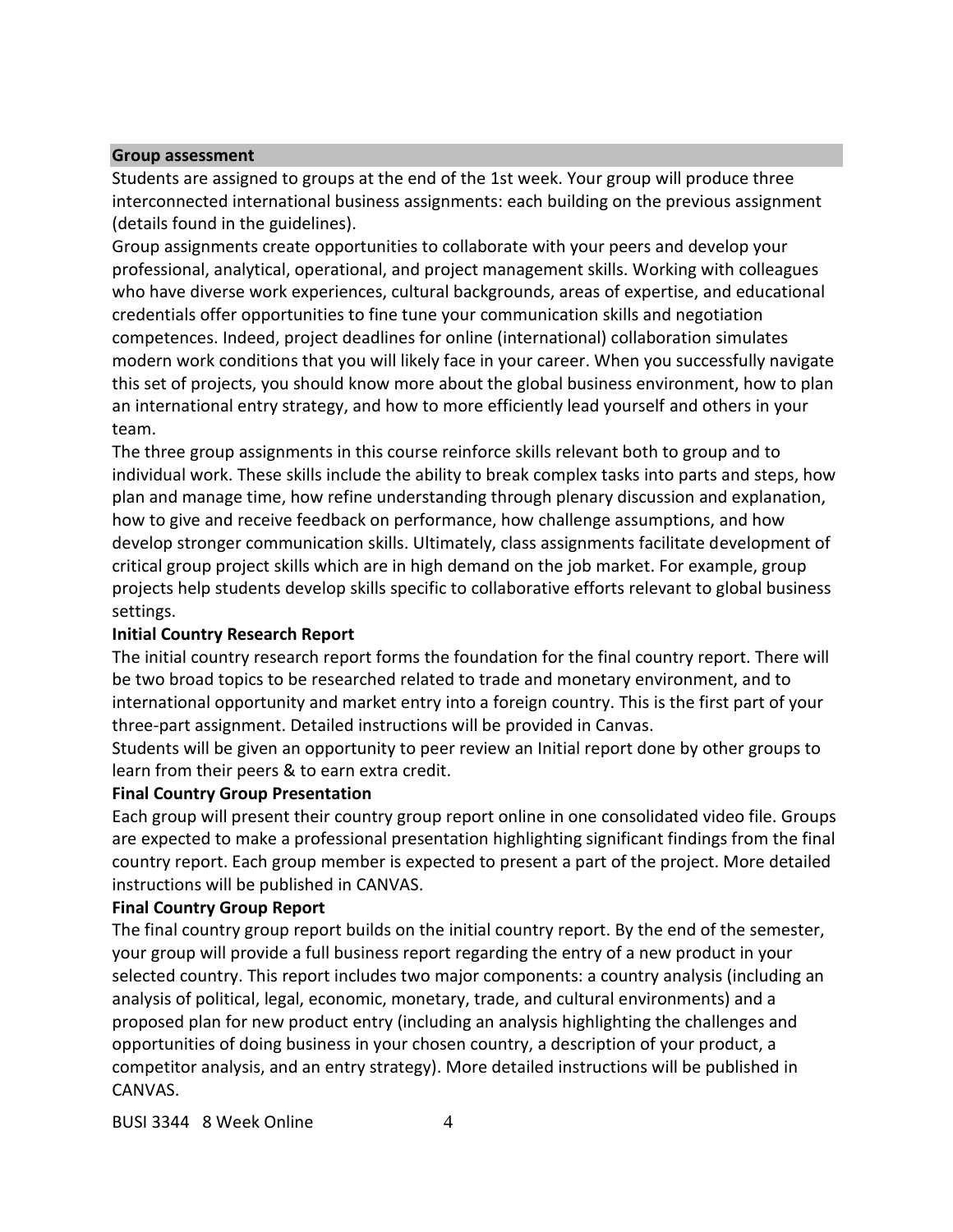#### **Peer review of groups**

Students' involvement in team activities will be evaluated by peers using a collective Peer Evaluation process. Each team project component will be accompanied with a collective peer evaluation. Based on the grade awarded by peers, a student will either receive the full points associated with the team grade on a relevant team assignment or only a portion of the points.

NOTE 1: No later than 24 hours after a peer evaluation due date, any team member may request that the instructor arbitrate team ratings. If arbitration is requested, and conducted, the decision of the instructor will be final. The Peer Evaluation will be submitted with each of the team assignments.

NOTE 2: A student not putting effort in the team's work can be "fired" from his or her team by his/her team members and after the instructor's approval. Such student will have to complete the remaining team project parts on his own with a maximum possible grade capped at 79%. Furthermore, a student fired from a team won't be able to earn points for the Team presentation.

Details about peer review requirements and a template for Collective Peer Evaluation will be published on CANVAS.

#### **Grading Rubrics**

Grading rubrics are provided for all course assignments within the Canvas course web site. Students should always consult the grading rubric for each assignment prior to submitting, so that you fully understand the expectations and grading criteria.

### **There are 850 grading points available in this class, assigned as follows:**

| 850 points |
|------------|
| 150        |
| 50         |
| 100        |
| 100        |
| 120        |
| 300        |
| 10         |
| 20         |
|            |

Grades are assigned as follows:

| Course Grade | <u>%</u>  | <b>Points Required</b> |
|--------------|-----------|------------------------|
|              | 90% X 850 | 765-850                |
|              | 80% X 850 | 680-764.99             |
|              | 70% X 850 | 595-679.99             |
|              | 60% X 850 | 510-594.99             |
|              | <60%      | <510                   |

#### **Grading Policy**

Minimum points required for a specific course grade are noted on the above table. *Minimum points required for a specific course grade will NOT be revised for any reason.*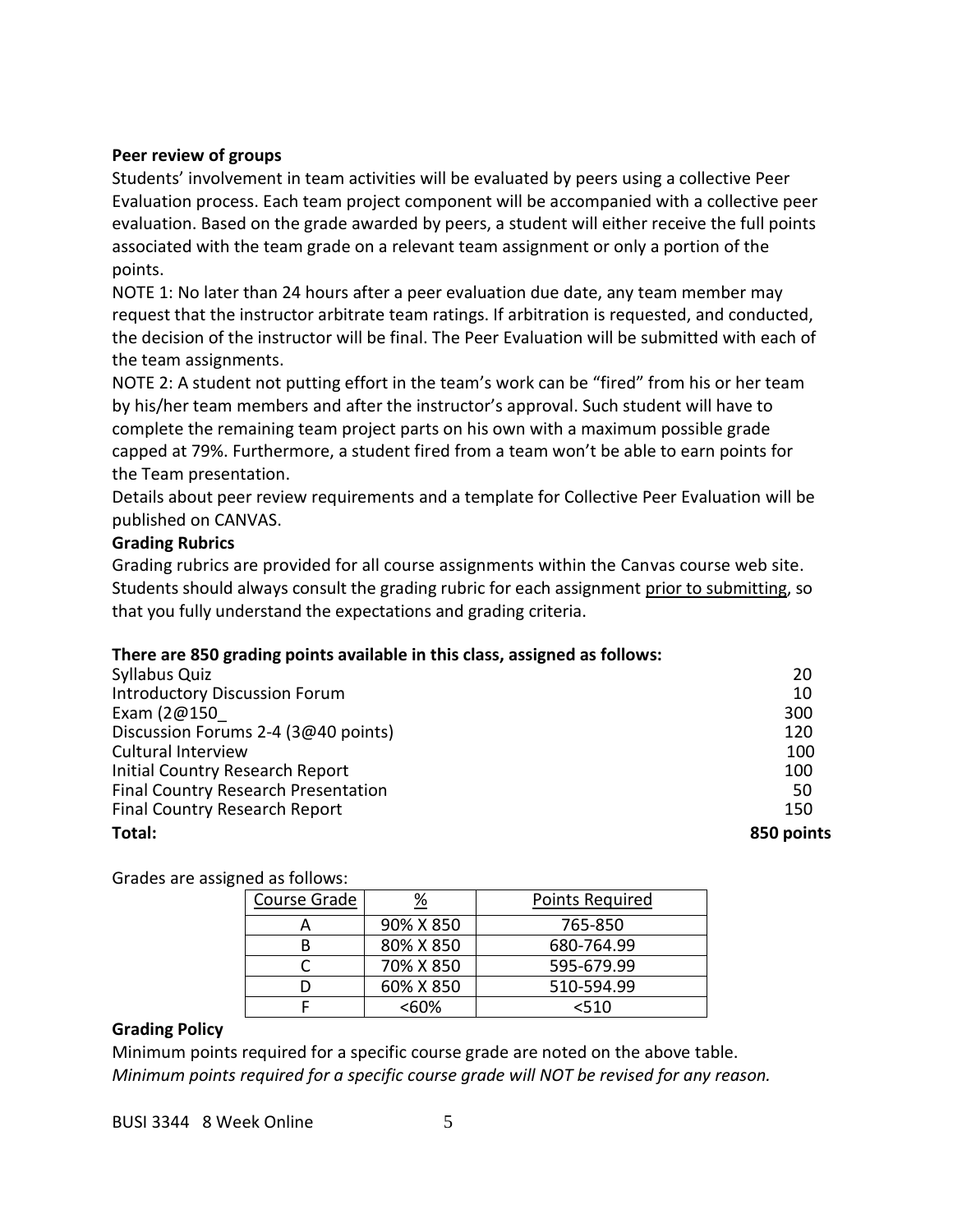#### **Posting of Grades**

All student grades will be posted in the Canvas Grade Book and students should monitor their grading status through this tool. Grades for Exams will be posted after the availability period has expired. Grades for written assignments will be posted by one week after it is due.

#### **COURSE OUTLINE AND CALENDAR**

*Unless otherwise noted, all written assignments are due on Sundays of a corresponding week by 23:59.*

*Exams open on Mondays of a corresponding week and remain open through the following Sunday until 23:59*

*This is not a self-paces course and students are expected to meet all deadlines to succeed in the course.*

| Module         | <b>Dates</b>        | <b>Topic / Readings</b>                                                                                                 | <b>Assignments &amp; online activities</b>                                                                                                                                                                                                                                                                                                                                                                  |
|----------------|---------------------|-------------------------------------------------------------------------------------------------------------------------|-------------------------------------------------------------------------------------------------------------------------------------------------------------------------------------------------------------------------------------------------------------------------------------------------------------------------------------------------------------------------------------------------------------|
| 1              | Week 1<br>Jun 6-12  | Course Overview and<br>Introduction<br>$Ch. 1 - Globalization$<br>Ch. 2 - Analytical tools<br>for IB<br>Ch. 8 - Culture | √ Read Syllabus<br>$\sqrt{ }$ Buy textbook<br>√ Complete the Syllabus Quiz<br>$\sqrt{\ }$ Study all content provided in the Canvas<br>lmodule<br>√ Post to Student Introduction Discussion #1<br>(required to show you are active in the course<br>& to be assigned to a group project)<br>√ Start working on your Cultural Interview:<br>identify an appropriate interviewee and<br>schedule the interview |
| $\overline{2}$ | Week 2<br>Jun 13-19 | Ch. 3 - Political systems<br>Ch. 4 - Legal environment module<br>(Ethics)                                               | $\sqrt{\ }$ Study all content provided in the Canvas<br>$\sqrt{\ }$ Check groups membership & start working<br>Ch. 5 - Economic systems on the Initial Country Research Report<br>√ Submit your <mark>Cultural Interview</mark>                                                                                                                                                                             |
| 3              | Week 3<br>Jun 20-26 | Ch. 7 Trade<br>Ch. 12.4 Protecting<br>intellectual property<br>Ch. 9 Sustainability                                     | $\sqrt{\ }$ Study all content provided in the Canvas<br>module<br>√ Post to Discussion 2 Trade Wars and Tofu                                                                                                                                                                                                                                                                                                |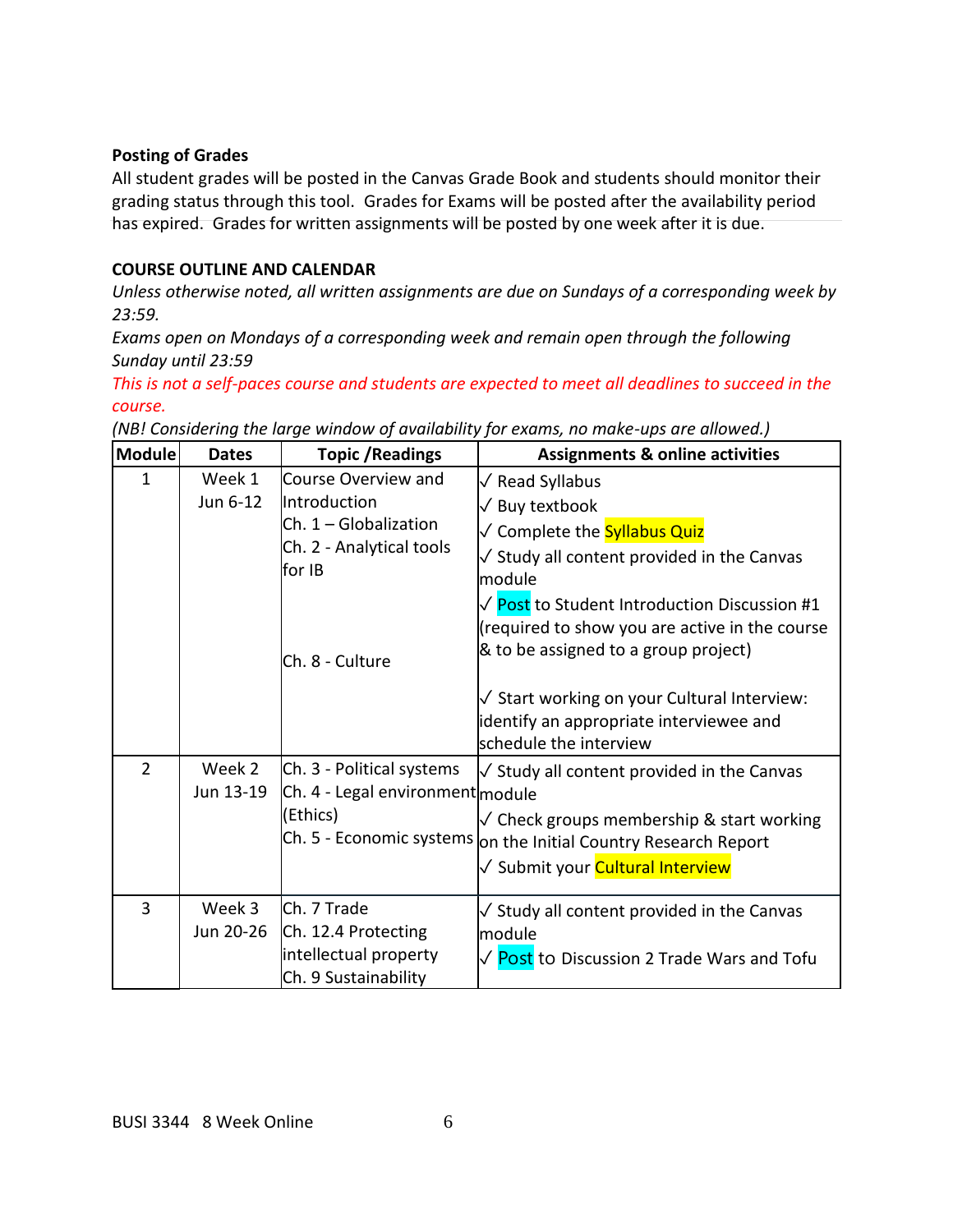| $\overline{4}$ | Week 4<br>Jun 27-July 3Strategy                                                                                             | Ch. 14 International<br>Ch. 13 Country selection<br>& entry modes<br>Ch. 15 International<br>organizational structures | $\sqrt{ }$ Study all content provided in the Canvas<br>module<br>√ Post to Discussion 3 International<br>strategy application                                                                                                                 |
|----------------|-----------------------------------------------------------------------------------------------------------------------------|------------------------------------------------------------------------------------------------------------------------|-----------------------------------------------------------------------------------------------------------------------------------------------------------------------------------------------------------------------------------------------|
| 5              | Week 5<br><b>July 4-10</b><br>4 <sup>th</sup> of July<br>campus<br>closed in<br>observance<br>of the<br>Independence<br>Day |                                                                                                                        | √ Take <mark>Exam 1</mark> (Ch.1-5, 7-9, 12.4-15)<br>✓ Submit <mark>Initial Country Research Report</mark> &<br>collective peer evaluation                                                                                                    |
| 6              | Week 6<br>Jul 11-17                                                                                                         | Ch. 17 Global marketing<br>Ch. 18 Global operations<br>& supply chain<br>management                                    | $\sqrt{ }$ Study all content provided in the Canvas<br>module<br>√ Complete Initial Country Research Report<br>Peer review (20 Extra credit pts) by Tuesday<br><b>NOON</b>                                                                    |
| $\overline{7}$ | Week 7<br>Jul 18-24                                                                                                         | Ch. 16 Global leadership<br>Ch. 19 Global Human<br>resource management<br>Ch. 20 Global finance &<br>accounting        | $\sqrt{ }$ Study all content provided in the Canvas<br>module<br>√ Post to Discussion 4 Global HRM<br>√ Submit Research Report Presentation<br>√ Take <mark>Exam 2</mark> (Ch. 16-20)                                                         |
|                | Week 8<br>Jul 25-29                                                                                                         | Course wrap-up                                                                                                         | √ Submit <mark>Final Country Research Report</mark> with<br>collective peer evaluation by Wednesday<br><b>NOON</b><br>√ Comprehensive exam (optional) due by<br>Thursday, July 28, 11:59 pm.<br>√ Complete End-of-Course Evaluation<br>Survey |

# **Import University Dates (subject to change!):**

<https://www.tamuct.edu/registrar/academic-calendar.html>

## **TECHNOLOGY REQUIREMENTS AND SUPPORT**

### **Technology Requirements**

This course will use the A&M-Central Texas Instructure Canvas learning management system.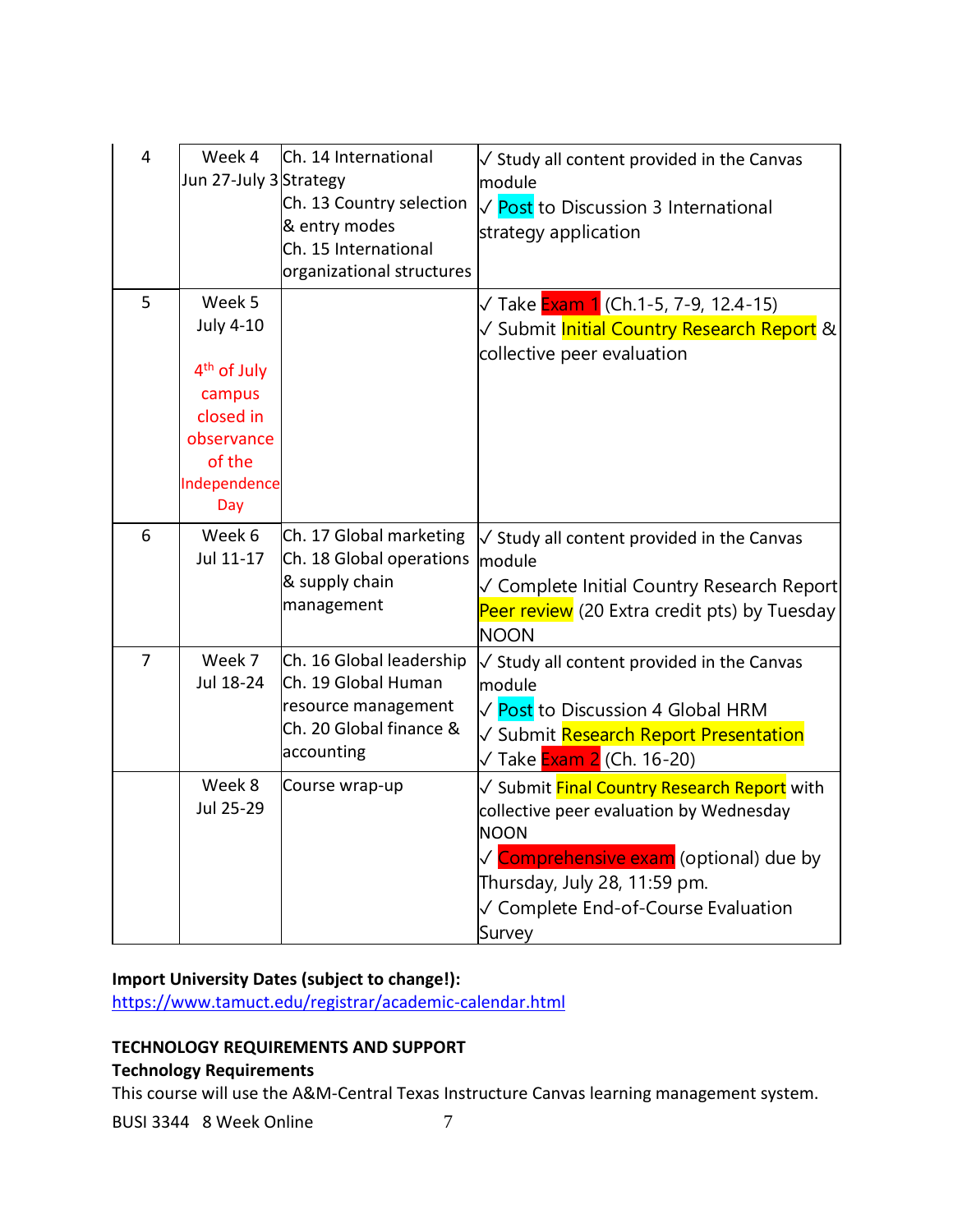We strongly recommend the latest versions of Chrome or Firefox browsers. Canvas no longer supports any version of Internet Explorer.

Logon to A&M-Central Texas Canvas [https://tamuct.instructure.com/] or access Canvas through the TAMUCT Online link in myCT [https://tamuct.onecampus.com/]. You will log in through our Microsoft portal.

Username: Your MyCT email address. Password: Your MyCT password

# **Canvas Support**

Use the Canvas Help link located at the bottom of the left-hand menu, for issues with Canvas. You can select "Chat with Canvas Support," submit a support request through "Report a Problem," or call the Canvas support line: 1-844-757-0953.

### **Online Proctored Testing**

A&M-Central Texas uses Proctorio for online identity verification and proctored testing. This service is provided at no direct cost to students. If the course requires identity verification or proctored testing, the technology requirements are: Any computer meeting the minimum computing requirements, plus web camera, speaker, and microphone (or headset). Proctorio also requires the Chrome web browser with their custom plug in.

# **Other Technology Support**

For log-in problems, students should contact Help Desk Central.

24 hours a day, 7 days a week:

Email: [helpdesk@tamu.edu](mailto:helpdesk@tamu.edu) Phone: (254) 519-5466 [Web Chat:](http://hdc.tamu.edu/) [http://hdc.tamu.edu] *Please let the support technician know you are an A&M-Central Texas student.*

*For this course, you will need reliable and frequent access to a computer and to the Internet.*  Check browser and computer compatibility for all computers you will be using for this course this semester. This is a CRITICAL step as these settings are important when you take an exam or submit an assignment.

*Technology issues are not an excuse for missing a course requirement or deadline – make sure your computer is configured correctly and address issues well in advance of deadlines. Complying with this requirement is part of your "Course Agreement".*

For issues with **Canvas**, use the Canvas Support Resources noted on the previous page. For issues related to course content and requirements, contact Dr. Orudzheva via Canvas messages or the "Course Q&A" Discussion Forum.

# **UNIVERSITY RESOURCES, PROCEDURES, AND GUIDELINES Drop Policy**

If you discover that you need to drop this class, you must complete the [Drop Request](https://dynamicforms.ngwebsolutions.com/casAuthentication.ashx?InstID=eaed95b9-f2be-45f3-a37d-46928168bc10&targetUrl=https%3A%2F%2Fdynamicforms.ngwebsolutions.com%2FSubmit%2FForm%2FStart%2F53b8369e-0502-4f36-be43-f02a4202f612) Dynamic Form through Warrior Web.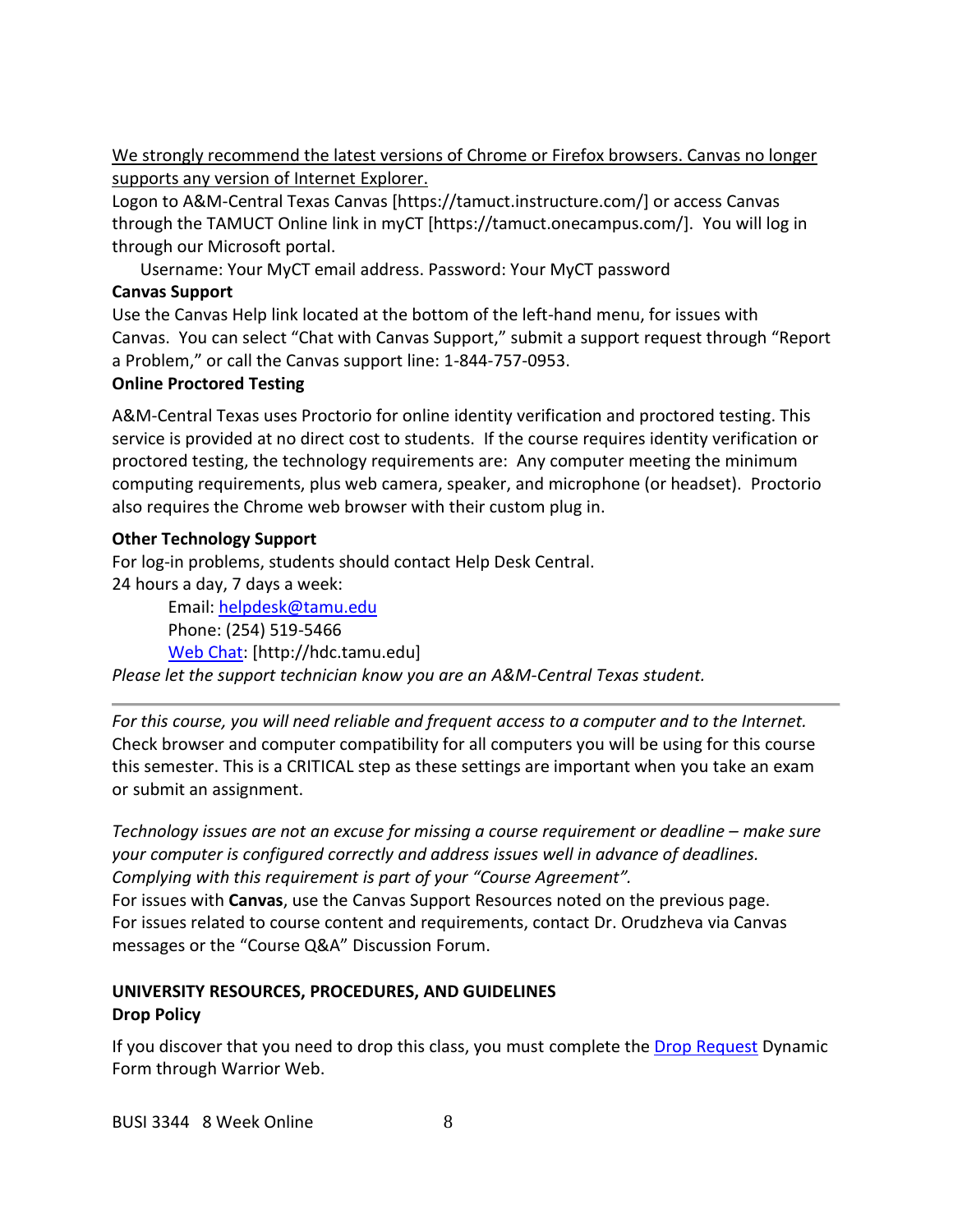[https://dynamicforms.ngwebsolutions.com/casAuthentication.ashx?InstID=eaed95b9-f2be-45f3-a37d-

46928168bc10&targetUrl=https%3A%2F%2Fdynamicforms.ngwebsolutions.com%2FSubmit%2F Form%2FStart%2F53b8369e-0502-4f36-be43-f02a4202f612].

Faculty cannot drop students; this is always the responsibility of the student. The Registrar's Office will provide a deadline on the Academic Calendar for which the form must be completed. Once you submit the completed form to the Registrar's Office, you must go into Warrior Web and confirm that you are no longer enrolled. If you still show as enrolled, FOLLOW-UP with the Registrar's Office immediately. You are to attend class until the procedure is complete to avoid penalty for absence. Should you miss the drop deadline or fail to follow the procedure, you will receive an F in the course, which may affect your financial aid and/or VA educational benefits.

# **Academic Integrity**

Texas A&M University-Central Texas values the integrity of the academic enterprise and strives for the highest standards of academic conduct. A&M-Central Texas expects its students, faculty, and staff to support the adherence to high standards of personal and scholarly conduct to preserve the honor and integrity of the creative community. Any deviation by students from this expectation may result in a failing grade for the assignment and potentially a failing grade for the course. All academic misconduct concerns will be referred to the Office of Student Conduct. When in doubt on collaboration, citation, or any issue, please contact your instructor before taking a course of action.

For more [information](https://nam04.safelinks.protection.outlook.com/?url=https%3A%2F%2Fwww.tamuct.edu%2Fstudent-affairs%2Fstudent-conduct.html&data=04%7C01%7Clisa.bunkowski%40tamuct.edu%7Ccfb6e486f24745f53e1a08d910055cb2%7C9eed4e3000f744849ff193ad8005acec%7C0%7C0%7C637558437485252160%7CUnknown%7CTWFpbGZsb3d8eyJWIjoiMC4wLjAwMDAiLCJQIjoiV2luMzIiLCJBTiI6Ik1haWwiLCJXVCI6Mn0%3D%7C1000&sdata=yjftDEVHvLX%2FhM%2FcFU0B99krV1RgEWR%2BJ%2BhvtoR6TYk%3D&reserved=0) regarding the Student Conduct process, [https://www.tamuct.edu/student-affairs/student-conduct.html].

If you know of potential honor violations by other students, you may [submit](https://nam04.safelinks.protection.outlook.com/?url=https%3A%2F%2Fcm.maxient.com%2Freportingform.php%3FTAMUCentralTexas%26layout_id%3D0&data=04%7C01%7Clisa.bunkowski%40tamuct.edu%7Ccfb6e486f24745f53e1a08d910055cb2%7C9eed4e3000f744849ff193ad8005acec%7C0%7C0%7C637558437485262157%7CUnknown%7CTWFpbGZsb3d8eyJWIjoiMC4wLjAwMDAiLCJQIjoiV2luMzIiLCJBTiI6Ik1haWwiLCJXVCI6Mn0%3D%7C1000&sdata=CXGkOa6uPDPX1IMZ87z3aZDq2n91xfHKu4MMS43Ejjk%3D&reserved=0) a report, [https://cm.maxient.com/reportingform.php?TAMUCentralTexas&layout\_id=0].

### **Academic Accommodations**

At Texas A&M University-Central Texas, we value an inclusive learning environment where every student has an equal chance to succeed and has the right to a barrier-free education. The Warrior Center for Student Success, Equity and Inclusion is responsible for ensuring that students with a disability receive equal access to the university's programs, services and activities. If you believe you have a disability requiring reasonable accommodations, please contact the Office of Access and Inclusion, WH-212; or call (254) 501-5836. Any information you provide is private and confidential and will be treated as such.

For more information, please visit our [Access & Inclusion](https://tamuct.instructure.com/courses/717) Canvas page (log-in required) [https://tamuct.instructure.com/courses/717]

# **Important information for Pregnant and/or Parenting Students**

Texas A&M University-Central Texas supports students who are pregnant and/or parenting. In accordance with requirements of Title IX and related guidance from US Department of Education's Office of Civil Rights, the Dean of Student Affairs' Office can assist students who are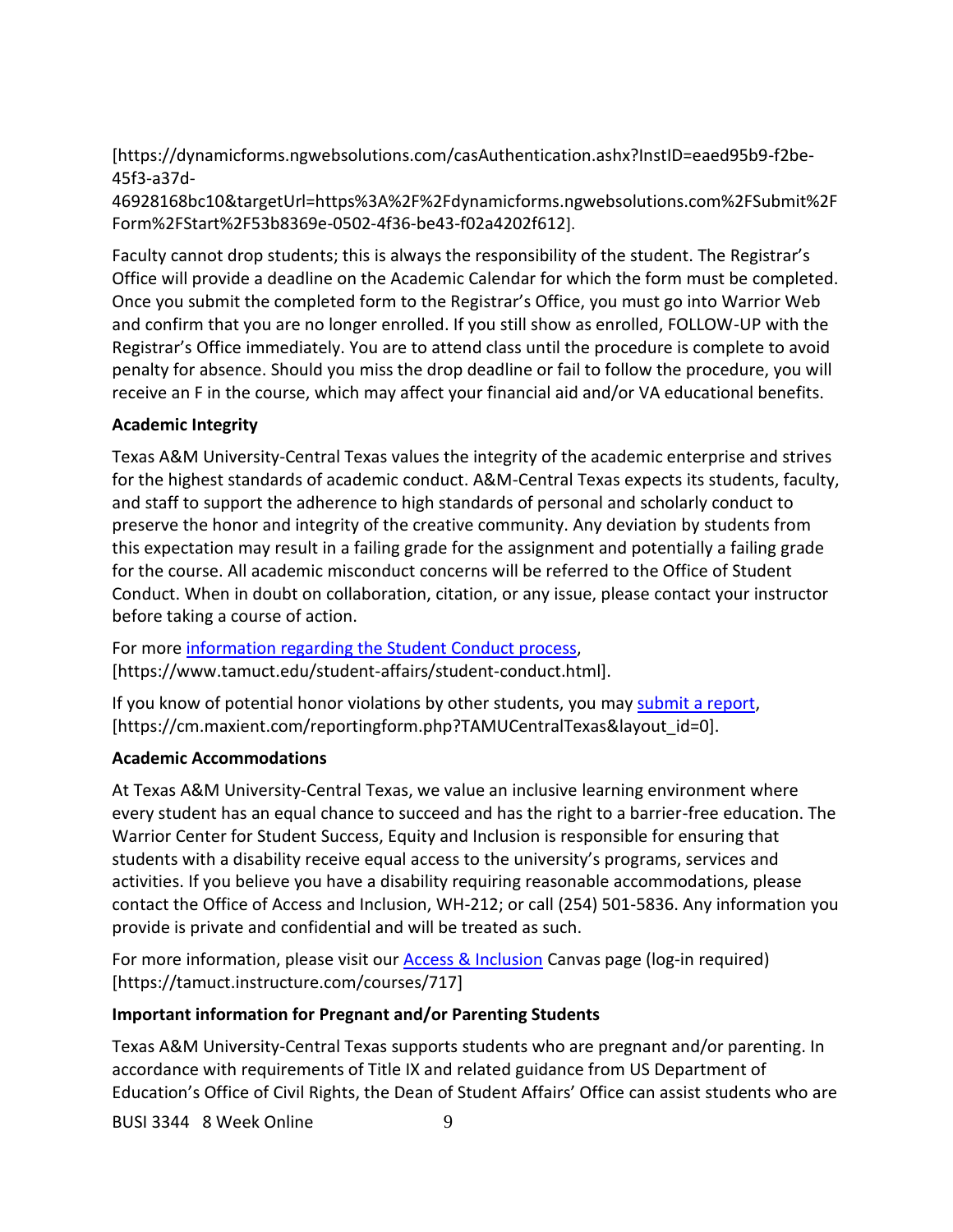pregnant and/or parenting in seeking accommodations related to pregnancy and/or parenting. Students should seek out assistance as early in the pregnancy as possible. For more information, please visit [Student Affairs](https://www.tamuct.edu/student-affairs/pregnant-and-parenting-students.html) [https://www.tamuct.edu/student-affairs/pregnantand-parenting-students.html]. Students may also contact the institution's Title IX Coordinator. If you would like to read more about these [requirements and guidelines](http://www2.ed.gov/about/offices/list/ocr/docs/pregnancy.pdf) online, please visit the website [http://www2.ed.gov/about/offices/list/ocr/docs/pregnancy.pdf].

Title IX of the Education Amendments Act of 1972 prohibits discrimination on the basis of sex and gender–including pregnancy, parenting, and all related conditions. A&M-Central Texas is able to provide flexible and individualized reasonable accommodation to pregnant and parenting students. All pregnant and parenting students should contact the Associate Dean in the Division of Student Affairs at (254) 501-5909 to seek out assistance. Students may also contact the University's Title IX Coordinator.

### **Tutoring**

Tutoring is available to all A&M-Central Texas students, both virtually and in-person. Student success coaching is available online upon request.

If you have a question, are interested in becoming a tutor, or in need of success coaching contact the Warrior Center for Student Success, Equity and Inclusion at (254) 501-5836, visit the Warrior Center at 212 Warrior Hall, or by emailing [WarriorCenter@tamuct.edu.](mailto:WarriorCenter@tamuct.edu)

To schedule tutoring sessions and view tutor availability, please visit Tutor [Matching](https://tutormatchingservice.com/TAMUCT) [Services](https://tutormatchingservice.com/TAMUCT) [https://tutormatchingservice.com/TAMUCT] or visit the Tutoring Center in 111 Warrior Hall.

Chat live with a remote tutor 24/7 for almost any subject from on your computer! Tutor.com is an online tutoring platform that enables A&M-Central Texas students to log in and receive online tutoring support at no additional cost. This tool provides tutoring in over 40 subject areas except writing support. Access Tutor.com through Canvas.

### **University Writing Center**

University Writing Center: Located in Warrior Hall 416, the University Writing Center (UWC) at Texas A&M University–Central Texas (A&M–Central Texas) is a free service open to all A&M– Central Texas students. For the Spring 2022 semester, the hours of operation are from 10:00 a.m.-5:00 p.m. Monday thru Thursday in Warrior Hall 416 (with online tutoring available every hour as well) with satellite hours available online only Monday thru Thursday from 6:00-9:00 p.m. and Saturday 12:00-3:00 p.m.

Tutors are prepared to help writers of all levels and abilities at any stage of the writing process. While tutors will not write, edit, or grade papers, they will assist students in developing more effective composing practices. By providing a practice audience for students' ideas and writing, our tutors highlight the ways in which they read and interpret students' texts, offering guidance and support throughout the various stages of the writing process. In addition, students may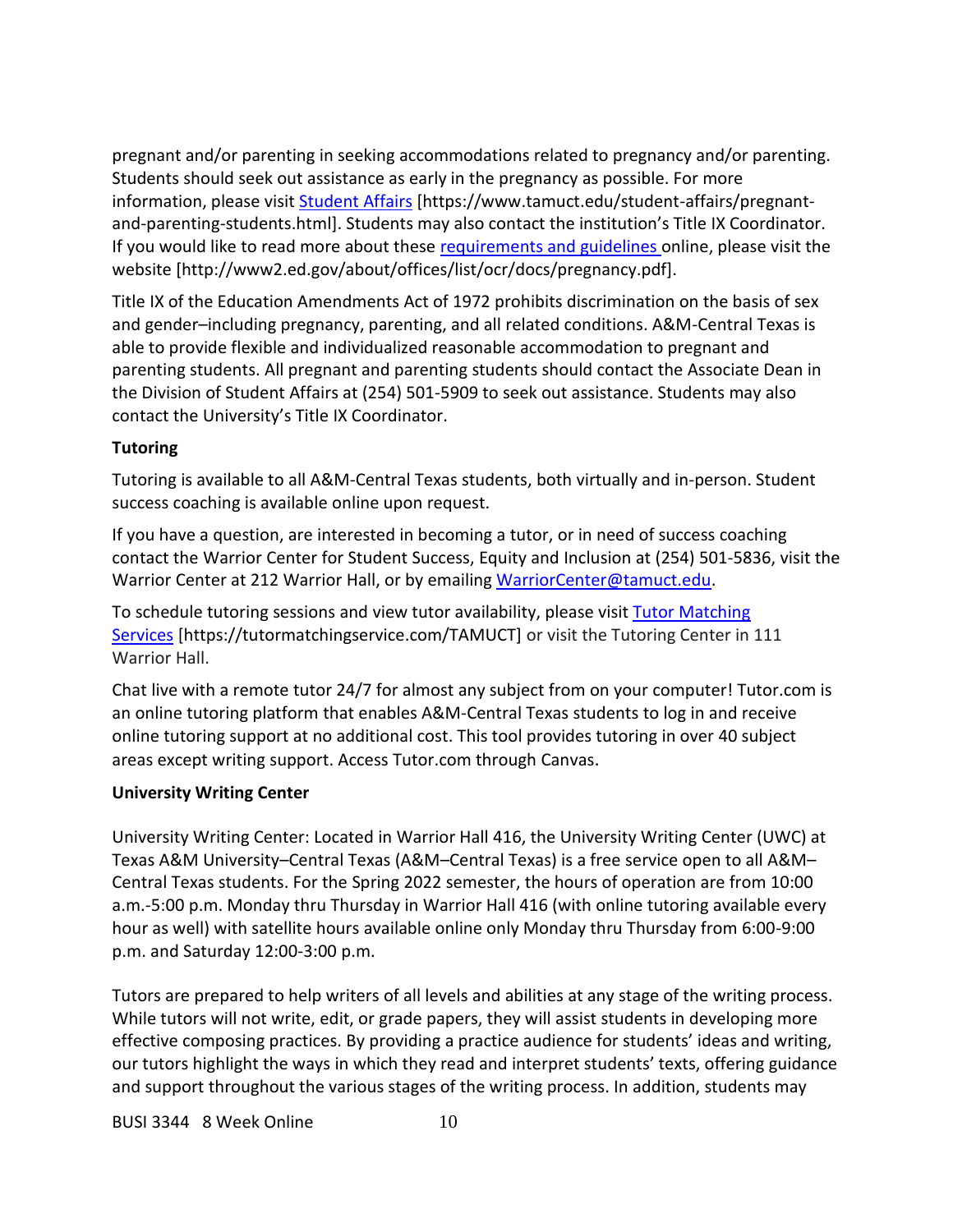work independently in the UWC by checking out a laptop that runs the Microsoft Office suite and connects to WIFI, or by consulting our resources on writing, including all of the relevant style guides. Whether you need help brainstorming ideas, organizing an essay, proofreading, understanding proper citation practices, or just want a quiet place to work, the UWC is here to help!

Students may arrange a one-to-one session with a trained and experienced writing tutor by making an appointment via [WCOnline](https://tamuct.mywconline.com/) [https://tamuct.mywconline.com/]. In addition, you can email Dr. Bruce Bowles Jr. at bruce.bowles@tamuct.edu if you have any questions about the UWC, need any assistance with scheduling, or would like to schedule a recurring appointment with your favorite tutor by making an appointment via [WCOnline](https://tamuct.mywconline.com/)

[https://tamuct.mywconline.com/]. In addition, you can email Dr. Bruce Bowles Jr. at bruce.bowles@tamuct.edu if you have any questions about the UWC, need any assistance with scheduling, or would like to schedule a recurring appointment with your favorite tutor.

# **University Library**

The University Library provides many services in support of research across campus and at a distance. We offer over 200 electronic databases containing approximately 400,000 eBooks and 82,000 journals, in addition to the 96,000 items in our print collection, which can be mailed to students who live more than 50 miles from campus. Research guides for each subject taught at A&M-Central Texas are available through our website to help students navigate these resources. On campus, the library offers technology including cameras, laptops, microphones, webcams, and digital sound recorders.

Research assistance from a librarian is also available 24 hours a day through our online chat service, and at the reference desk when the library is open. Research sessions can be scheduled for more comprehensive assistance, and may take place virtually through WebEx, Microsoft Teams or in-person at the library. Schedule an [appointment](https://nam04.safelinks.protection.outlook.com/?url=https%3A%2F%2Ftamuct.libcal.com%2Fappointments%2F%3Fg%3D6956&data=04%7C01%7Clisa.bunkowski%40tamuct.edu%7Cde2c07d9f5804f09518008d9ab7ba6ff%7C9eed4e3000f744849ff193ad8005acec%7C0%7C0%7C637729369835011558%7CUnknown%7CTWFpbGZsb3d8eyJWIjoiMC4wLjAwMDAiLCJQIjoiV2luMzIiLCJBTiI6Ik1haWwiLCJXVCI6Mn0%3D%7C3000&sdata=KhtjgRSAw9aq%2FoBsB6wyu8b7PSuGN5EGPypzr3Ty2No%3D&reserved=0)

[here](https://nam04.safelinks.protection.outlook.com/?url=https%3A%2F%2Ftamuct.libcal.com%2Fappointments%2F%3Fg%3D6956&data=04%7C01%7Clisa.bunkowski%40tamuct.edu%7Cde2c07d9f5804f09518008d9ab7ba6ff%7C9eed4e3000f744849ff193ad8005acec%7C0%7C0%7C637729369835011558%7CUnknown%7CTWFpbGZsb3d8eyJWIjoiMC4wLjAwMDAiLCJQIjoiV2luMzIiLCJBTiI6Ik1haWwiLCJXVCI6Mn0%3D%7C3000&sdata=KhtjgRSAw9aq%2FoBsB6wyu8b7PSuGN5EGPypzr3Ty2No%3D&reserved=0) [https://tamuct.libcal.com/appointments/?g=6956]. Assistance may cover many topics, including how to find articles in peer-reviewed journals, how to cite resources, and how to piece together research for written assignments.

Our 27,000-square-foot facility on the A&M-Central Texas main campus includes student lounges, private study rooms, group work spaces, computer labs, family areas suitable for all ages, and many other features. Services such as interlibrary loan, TexShare, binding, and laminating are available. The library frequently offers workshops, tours, readings, and other events. For more information, please visit our Library [website](https://nam04.safelinks.protection.outlook.com/?url=https%3A%2F%2Ftamuct.libguides.com%2Findex&data=04%7C01%7Clisa.bunkowski%40tamuct.edu%7C7d8489e8839a4915335f08d916f067f2%7C9eed4e3000f744849ff193ad8005acec%7C0%7C0%7C637566044056484222%7CUnknown%7CTWFpbGZsb3d8eyJWIjoiMC4wLjAwMDAiLCJQIjoiV2luMzIiLCJBTiI6Ik1haWwiLCJXVCI6Mn0%3D%7C1000&sdata=2R755V6rcIyedGrd4Os5rkgn1PvhHKU3kUV1vBKiHFo%3D&reserved=0) [http://tamuct.libguides.com/index].

# **A Note about Sexual Violence at A&M-Central Texas**

Sexual violence is a serious safety, social justice, and public health issue. The university offers support for anyone struggling with these issues. University faculty are mandated reporters, so if someone discloses that they were sexually assaulted (or a victim of Domestic/Dating Violence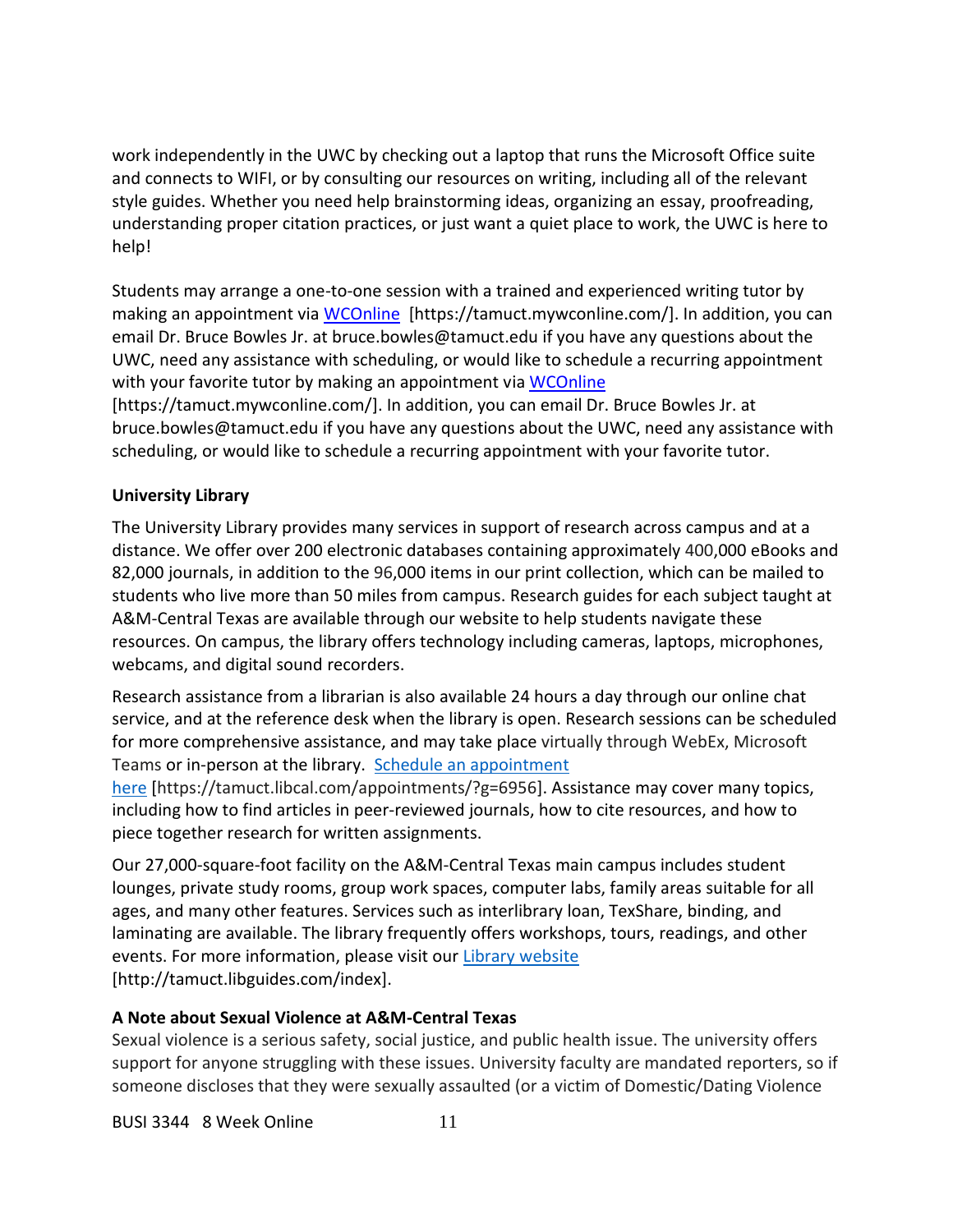or Stalking) while a student at TAMUCT, faculty members are required to inform the Title IX Office. If you want to discuss any of these issues confidentially, you can do so through Student Counseling (254-501-5955) located on the second floor of Warrior Hall (207L).

Sexual violence can occur on our campus because predators often feel emboldened, and victims often feel silenced or shamed. It is incumbent on ALL of us to find ways to actively create environments that tell predators we don't agree with their behaviors and tell survivors we will support them. Your actions matter. Don't be a bystander; be an agent of change. For additional information on campus policy and resources visit the [Title IX webpage](https://www.tamuct.edu/compliance/titleix.html) [\[https://www.tamuct.edu/compliance/titleix.html\]](https://www.tamuct.edu/compliance/titleix.html).

#### **Behavioral Intervention**

Texas A&M University-Central Texas cares about the safety, health, and well-being of its students, faculty, staff, and community. If you are aware of individuals for whom you have a concern, please make a referral to the Behavioral Intervention Team. Referring your concern shows you care. You can complete the [referral](https://cm.maxient.com/reportingform.php?TAMUCentralTexas&layout_id=2) online [https://cm.maxient.com/reportingform.php?TAMUCentralTexas&layout\_id=2].

Anonymous referrals are accepted. Please see the [Behavioral Intervention Team](https://www.tamuct.edu/student-affairs/bat.html) website for more information [https://www.tamuct.edu/student-affairs/bat.html]. If a person's behavior poses an imminent threat to you or another, contact 911 or A&M-Central Texas University Police at 254-501-5800.

### **INSTRUCTOR POLICIES**

### **Course Standards**

Professional level writing and communication are critical skills in the business world. This standard should be displayed in all assignments for this class. All communications, both to the Professor and student colleagues, should be kept professional, including Discussion Forum postings and messages. For online correspondence, appropriate "netiquette" rules should always be followed (see orientation module on course web site for netiquette guidelines). For written assignments, all work should be proofread, free of grammatical errors, include proper citations and be in accordance with American Psychological Association (APA) standards. A link for APA guidelines is included in the Additional Resources module on the course web site.

### **Copyright Notice**

Students should assume that all course material is copyrighted by the respective author(s). Reproduction of course material is prohibited without consent by the author and/or course instructor. Violation of copyright is against the law and Texas A&M University-Central Texas' Code of Academic Honesty. All alleged violations will be reported to the Office of Student Conduct.